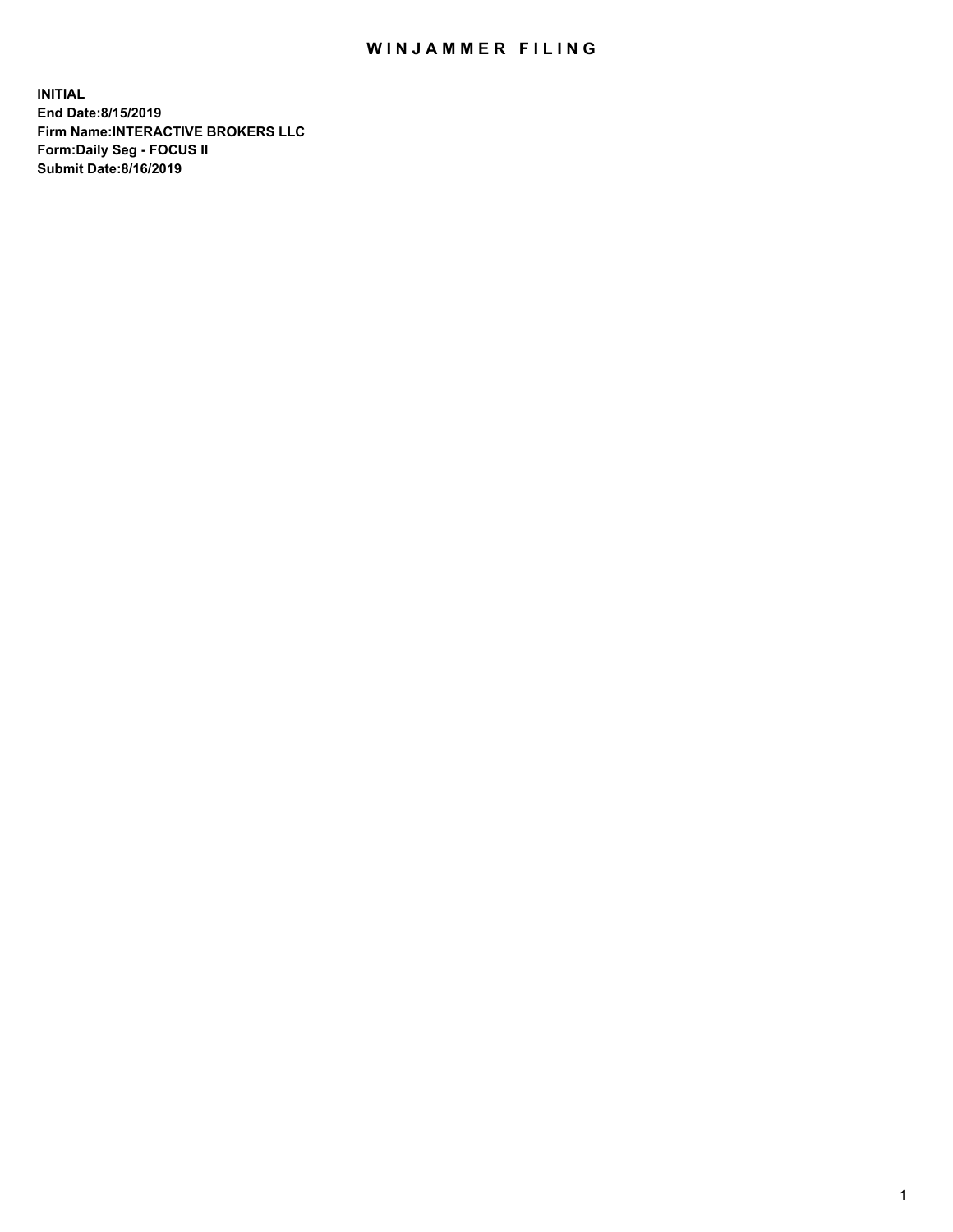**INITIAL End Date:8/15/2019 Firm Name:INTERACTIVE BROKERS LLC Form:Daily Seg - FOCUS II Submit Date:8/16/2019 Daily Segregation - Cover Page**

| Name of Company                                                                                                                                                                                                                                                                                                                | <b>INTERACTIVE BROKERS LLC</b>                                                                  |
|--------------------------------------------------------------------------------------------------------------------------------------------------------------------------------------------------------------------------------------------------------------------------------------------------------------------------------|-------------------------------------------------------------------------------------------------|
| <b>Contact Name</b>                                                                                                                                                                                                                                                                                                            | James Menicucci                                                                                 |
| <b>Contact Phone Number</b>                                                                                                                                                                                                                                                                                                    | 203-618-8085                                                                                    |
| <b>Contact Email Address</b>                                                                                                                                                                                                                                                                                                   | jmenicucci@interactivebrokers.c<br>om                                                           |
| FCM's Customer Segregated Funds Residual Interest Target (choose one):<br>a. Minimum dollar amount: ; or<br>b. Minimum percentage of customer segregated funds required:% ; or<br>c. Dollar amount range between: and; or<br>d. Percentage range of customer segregated funds required between:% and%.                         | $\overline{\mathbf{0}}$<br>$\overline{\mathbf{0}}$<br>155,000,000 245,000,000<br>0 <sub>0</sub> |
| FCM's Customer Secured Amount Funds Residual Interest Target (choose one):<br>a. Minimum dollar amount: ; or<br>b. Minimum percentage of customer secured funds required:%; or<br>c. Dollar amount range between: and; or<br>d. Percentage range of customer secured funds required between:% and%.                            | $\overline{\mathbf{0}}$<br>$\overline{\mathbf{0}}$<br>80,000,000 120,000,000<br>00              |
| FCM's Cleared Swaps Customer Collateral Residual Interest Target (choose one):<br>a. Minimum dollar amount: ; or<br>b. Minimum percentage of cleared swaps customer collateral required:% ; or<br>c. Dollar amount range between: and; or<br>d. Percentage range of cleared swaps customer collateral required between:% and%. | $\overline{\mathbf{0}}$<br>$\underline{\mathbf{0}}$<br>0 <sub>0</sub><br>0 <sub>0</sub>         |

Attach supporting documents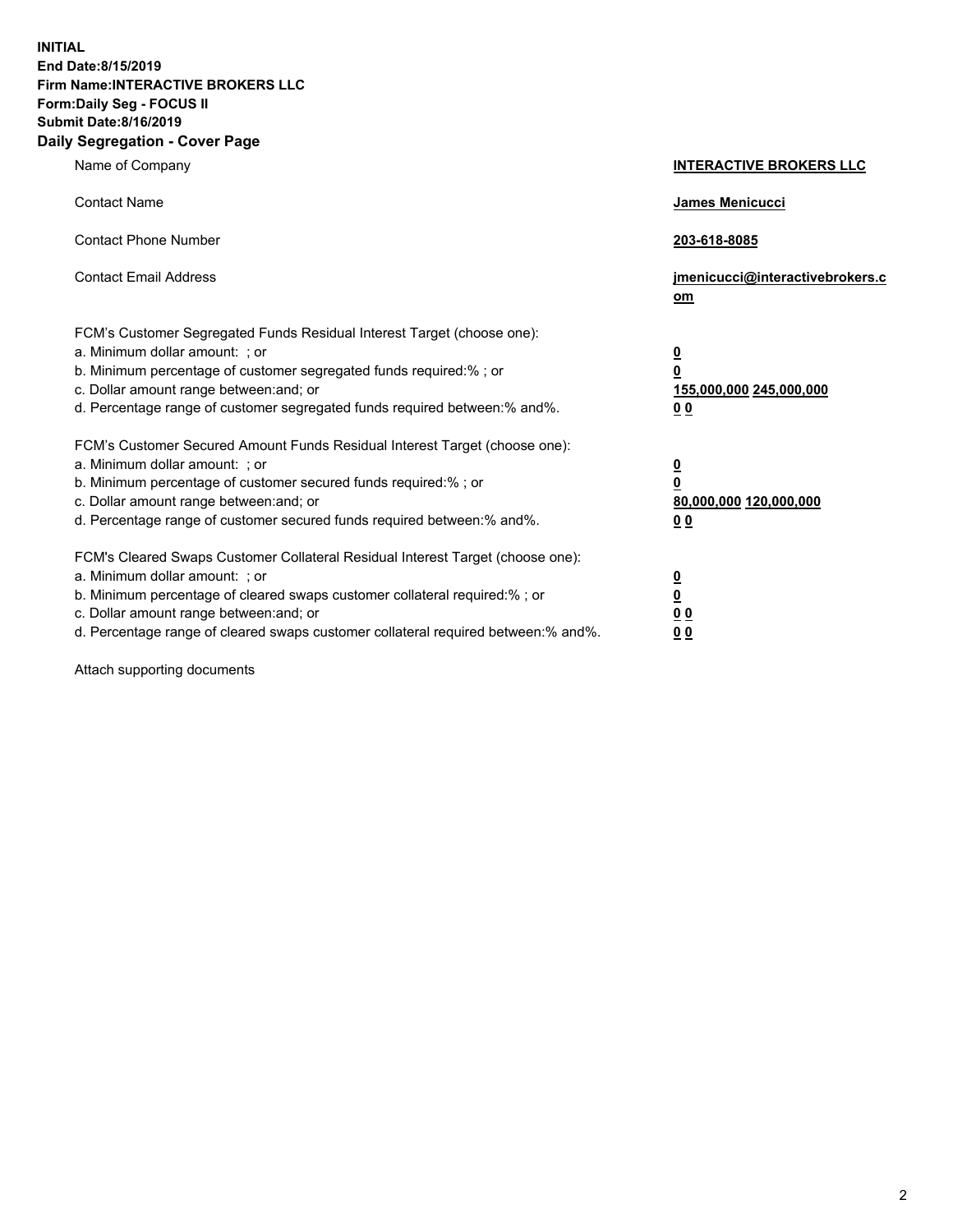## **INITIAL End Date:8/15/2019 Firm Name:INTERACTIVE BROKERS LLC Form:Daily Seg - FOCUS II Submit Date:8/16/2019 Daily Segregation - Secured Amounts**

|     | Daily Segregation - Secured Amounts                                                         |                                                |
|-----|---------------------------------------------------------------------------------------------|------------------------------------------------|
|     | Foreign Futures and Foreign Options Secured Amounts                                         |                                                |
|     | Amount required to be set aside pursuant to law, rule or regulation of a foreign            | $0$ [7305]                                     |
|     | government or a rule of a self-regulatory organization authorized thereunder                |                                                |
| 1.  | Net ledger balance - Foreign Futures and Foreign Option Trading - All Customers             |                                                |
|     | A. Cash                                                                                     | 486,609,995 [7315]                             |
|     | B. Securities (at market)                                                                   | $0$ [7317]                                     |
| 2.  | Net unrealized profit (loss) in open futures contracts traded on a foreign board of trade   | 14,605,822 [7325]                              |
| 3.  | Exchange traded options                                                                     |                                                |
|     | a. Market value of open option contracts purchased on a foreign board of trade              | <b>94,128</b> [7335]                           |
|     | b. Market value of open contracts granted (sold) on a foreign board of trade                | -41,296 [7337]                                 |
| 4.  | Net equity (deficit) (add lines 1. 2. and 3.)                                               | 501,268,649 [7345]                             |
| 5.  | Account liquidating to a deficit and account with a debit balances - gross amount           | 27,499 [7351]                                  |
|     | Less: amount offset by customer owned securities                                            | 0 [7352] 27,499 [7354]                         |
| 6.  | Amount required to be set aside as the secured amount - Net Liquidating Equity              | 501,296,148 [7355]                             |
|     | Method (add lines 4 and 5)                                                                  |                                                |
| 7.  | Greater of amount required to be set aside pursuant to foreign jurisdiction (above) or line | 501,296,148 [7360]                             |
|     | 6.                                                                                          |                                                |
|     | FUNDS DEPOSITED IN SEPARATE REGULATION 30.7 ACCOUNTS                                        |                                                |
| 1.  | Cash in banks                                                                               |                                                |
|     | A. Banks located in the United States                                                       | 74,026,805 [7500]                              |
|     | B. Other banks qualified under Regulation 30.7                                              | 0 [7520] 74,026,805 [7530]                     |
| 2.  | Securities                                                                                  |                                                |
|     | A. In safekeeping with banks located in the United States                                   | 462,108,688 [7540]                             |
|     | B. In safekeeping with other banks qualified under Regulation 30.7                          | 0 [7560] 462,108,688 [7570]                    |
| 3.  | Equities with registered futures commission merchants                                       |                                                |
|     | A. Cash                                                                                     | $0$ [7580]                                     |
|     | <b>B.</b> Securities                                                                        | $0$ [7590]                                     |
|     | C. Unrealized gain (loss) on open futures contracts                                         | $0$ [7600]                                     |
|     | D. Value of long option contracts                                                           | $0$ [7610]                                     |
|     | E. Value of short option contracts                                                          | 0 [7615] 0 [7620]                              |
| 4.  | Amounts held by clearing organizations of foreign boards of trade                           |                                                |
|     | A. Cash                                                                                     | $0$ [7640]                                     |
|     | <b>B.</b> Securities                                                                        | $0$ [7650]                                     |
|     | C. Amount due to (from) clearing organization - daily variation                             | $0$ [7660]                                     |
|     | D. Value of long option contracts                                                           | $0$ [7670]                                     |
| 5.  | E. Value of short option contracts                                                          | 0 [7675] 0 [7680]                              |
|     | Amounts held by members of foreign boards of trade<br>A. Cash                               | 76,321,527 [7700]                              |
|     | <b>B.</b> Securities                                                                        | $0$ [7710]                                     |
|     | C. Unrealized gain (loss) on open futures contracts                                         | 22,213,659 [7720]                              |
|     | D. Value of long option contracts                                                           | 94,128 [7730]                                  |
|     | E. Value of short option contracts                                                          | <u>-41,296</u> [7735] <u>98,588,018</u> [7740] |
| 6.  | Amounts with other depositories designated by a foreign board of trade                      | $0$ [7760]                                     |
| 7.  | Segregated funds on hand                                                                    | $0$ [7765]                                     |
| 8.  | Total funds in separate section 30.7 accounts                                               | 634,723,511 [7770]                             |
| 9.  | Excess (deficiency) Set Aside for Secured Amount (subtract line 7 Secured Statement         | 133,427,363 [7380]                             |
|     | Page 1 from Line 8)                                                                         |                                                |
| 10. | Management Target Amount for Excess funds in separate section 30.7 accounts                 | 80,000,000 [7780]                              |
| 11. | Excess (deficiency) funds in separate 30.7 accounts over (under) Management Target          | 53,427,363 [7785]                              |
|     |                                                                                             |                                                |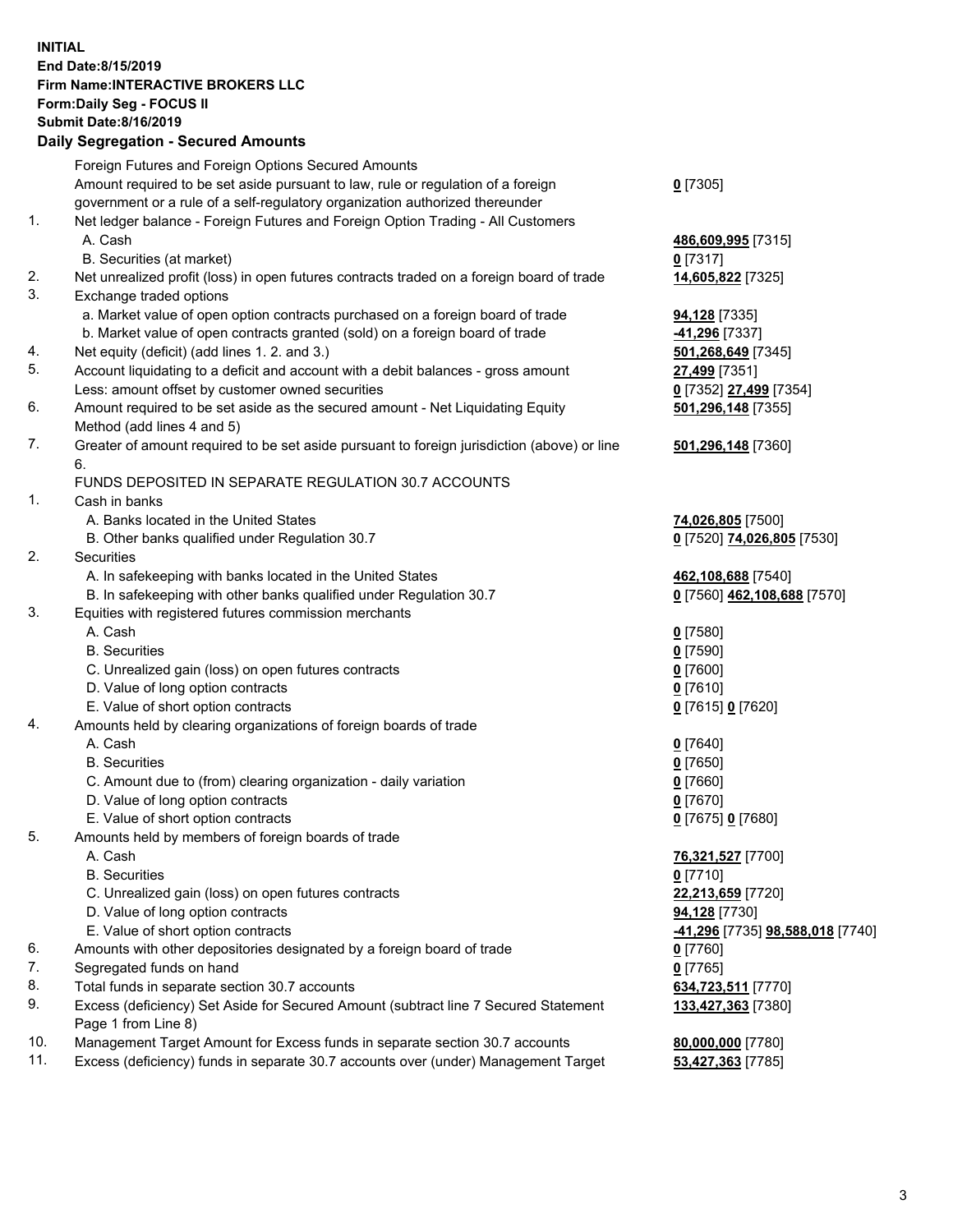**INITIAL End Date:8/15/2019 Firm Name:INTERACTIVE BROKERS LLC Form:Daily Seg - FOCUS II Submit Date:8/16/2019 Daily Segregation - Segregation Statement** SEGREGATION REQUIREMENTS(Section 4d(2) of the CEAct) 1. Net ledger balance A. Cash **4,219,857,161** [7010] B. Securities (at market) **0** [7020] 2. Net unrealized profit (loss) in open futures contracts traded on a contract market **-68,843,626** [7030] 3. Exchange traded options A. Add market value of open option contracts purchased on a contract market **309,276,143** [7032] B. Deduct market value of open option contracts granted (sold) on a contract market **-318,113,438** [7033] 4. Net equity (deficit) (add lines 1, 2 and 3) **4,142,176,240** [7040] 5. Accounts liquidating to a deficit and accounts with debit balances - gross amount **1,205,877** [7045] Less: amount offset by customer securities **0** [7047] **1,205,877** [7050] 6. Amount required to be segregated (add lines 4 and 5) **4,143,382,117** [7060] FUNDS IN SEGREGATED ACCOUNTS 7. Deposited in segregated funds bank accounts A. Cash **1,054,387,239** [7070] B. Securities representing investments of customers' funds (at market) **1,937,122,250** [7080] C. Securities held for particular customers or option customers in lieu of cash (at market) **0** [7090] 8. Margins on deposit with derivatives clearing organizations of contract markets A. Cash **4,573,945** [7100] B. Securities representing investments of customers' funds (at market) **1,388,528,534** [7110] C. Securities held for particular customers or option customers in lieu of cash (at market) **0** [7120] 9. Net settlement from (to) derivatives clearing organizations of contract markets **-32,590,512** [7130] 10. Exchange traded options A. Value of open long option contracts **309,306,420** [7132] B. Value of open short option contracts **-318,188,860** [7133] 11. Net equities with other FCMs A. Net liquidating equity **0** [7140] B. Securities representing investments of customers' funds (at market) **0** [7160] C. Securities held for particular customers or option customers in lieu of cash (at market) **0** [7170] 12. Segregated funds on hand **0** [7150] 13. Total amount in segregation (add lines 7 through 12) **4,343,139,016** [7180] 14. Excess (deficiency) funds in segregation (subtract line 6 from line 13) **199,756,899** [7190] 15. Management Target Amount for Excess funds in segregation **155,000,000** [7194]

16. Excess (deficiency) funds in segregation over (under) Management Target Amount Excess

**44,756,899** [7198]